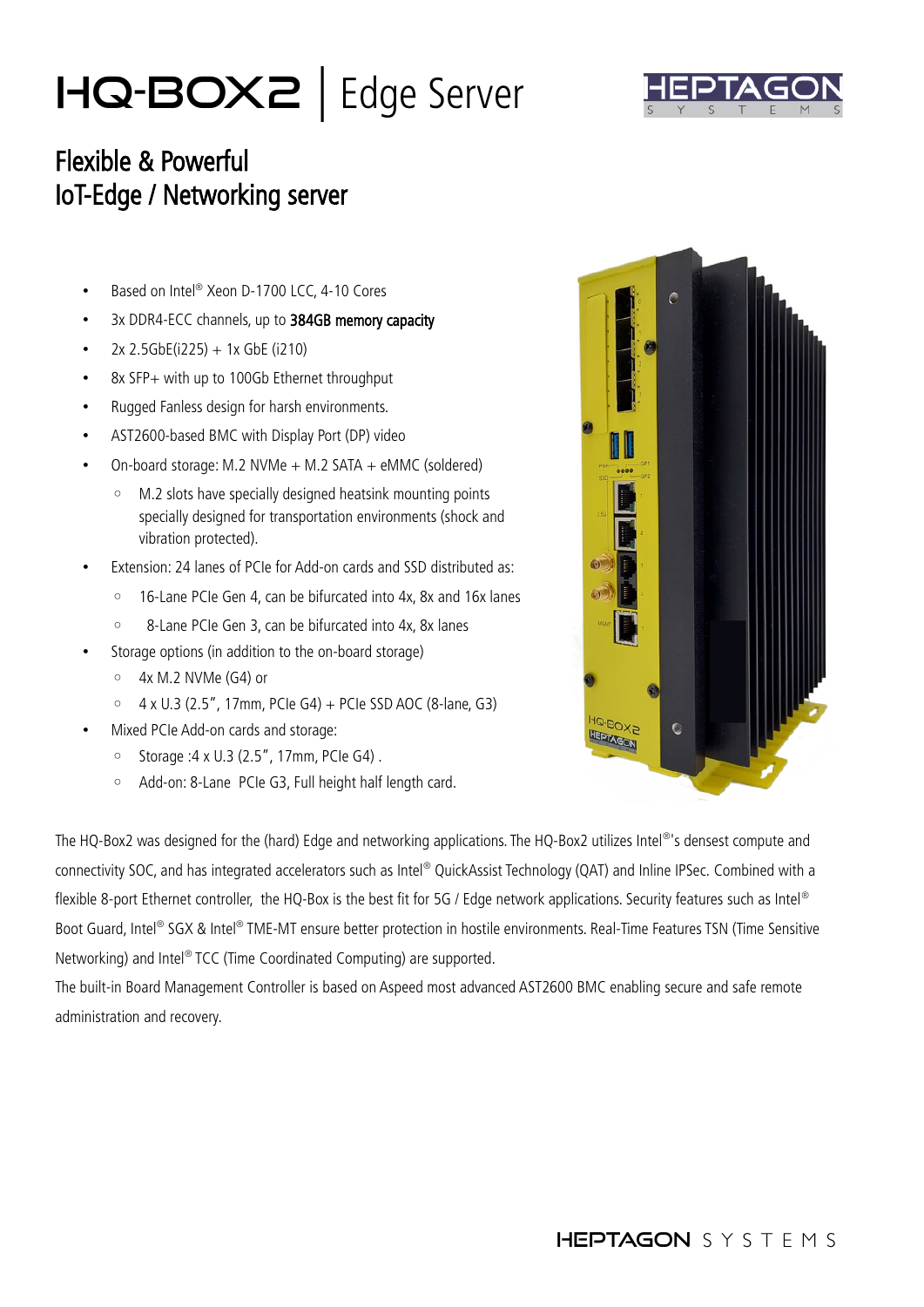## HQ-Box2 | Edge Server



| Processor                 | Intel® Xeon D-1700 LCC, 4-10 Cores                                                  |                                                         |                                                              |                                                                                                     |  |
|---------------------------|-------------------------------------------------------------------------------------|---------------------------------------------------------|--------------------------------------------------------------|-----------------------------------------------------------------------------------------------------|--|
| <b>Memory</b>             | 3x DDR4-ECC channels, 384GB memory capacity                                         |                                                         |                                                              |                                                                                                     |  |
| <b>Storage</b>            | Motherboard:                                                                        | NVMe SSD: M.2 M-KEY, PCIE3.0 x4, 2280/2260              |                                                              |                                                                                                     |  |
|                           |                                                                                     | SATA3 SSD: M.2 B-KEY, 2280                              |                                                              |                                                                                                     |  |
|                           |                                                                                     | EMMC: Up to 256GB boot media, soldered                  |                                                              |                                                                                                     |  |
|                           | <b>Extension:</b>                                                                   | 4x M.2 NVMe SSD: M.2 M-KEY, PCIE3.0 x4, 2280            |                                                              |                                                                                                     |  |
|                           |                                                                                     | 4x U.3 (2.5", 17mm, PCIe G4)                            |                                                              |                                                                                                     |  |
| Networking                | 2x 1225 (2.5GbE)<br>1x 1210 (1GbE)                                                  | 4x or 8x ports SFP+ 10/25/50/100 Gigabit configurations |                                                              |                                                                                                     |  |
|                           | WWAN / WLAN: 5G, LTE, 3G / 802.11ax Wireless with M.2E-KEY slot                     |                                                         |                                                              |                                                                                                     |  |
| <b>Display</b>            | Display port (DP), with BMC                                                         |                                                         |                                                              |                                                                                                     |  |
| <b>Interfaces</b>         | USB: 2x USB3.0                                                                      |                                                         |                                                              |                                                                                                     |  |
|                           | Serial ports: 2x RS232                                                              |                                                         |                                                              |                                                                                                     |  |
|                           |                                                                                     |                                                         |                                                              |                                                                                                     |  |
| Expansion<br><b>Slots</b> | 1x PCle 4.0 x16, 1x PCle 3.0 x8                                                     |                                                         |                                                              |                                                                                                     |  |
|                           | M.2 M-KEY: 1x sockets, NVME, PCIEx4                                                 |                                                         |                                                              |                                                                                                     |  |
|                           | M.2 B-KEY: 1x socket, SATA, USB3.0/2.0 + SIM                                        |                                                         |                                                              |                                                                                                     |  |
|                           | M.2 E-KEY: 1x socket, PCIEx1, USB2.0                                                |                                                         |                                                              |                                                                                                     |  |
| Management                | BMC AST2600, OpenBMC, IPMI 2.0, DCMI, iKVM, Virtual Media                           |                                                         |                                                              |                                                                                                     |  |
| <b>Security</b>           | TPM 2.0, SLB9665<br>SECURE BOOT, SECURE FLASH                                       |                                                         |                                                              |                                                                                                     |  |
| Power                     | 12VDC. Reverse polarity, Over/under Voltage protection                              |                                                         |                                                              |                                                                                                     |  |
| Software support          | Windows: Win 10 IoT, WS19H1, WS19H2, WS20H1, Win11                                  |                                                         |                                                              |                                                                                                     |  |
|                           | Linux: All major distributions                                                      |                                                         |                                                              |                                                                                                     |  |
|                           | Virtualization: KVM, ACRN, Vmware ESXi, Microsoft Hyper-V                           |                                                         |                                                              |                                                                                                     |  |
|                           | RTOS: Wind River VxWorks                                                            |                                                         |                                                              |                                                                                                     |  |
| Led                       | Power, SSD, 2x GPIO                                                                 |                                                         |                                                              |                                                                                                     |  |
| Mechanical                | <b>DIMENSIONS:</b><br>Slim: 84x176x235mm (WxDxH)<br>Extended:151x176x235mm (WxDxH), |                                                         |                                                              |                                                                                                     |  |
| Environment               | OPERATING TEMPERATURE                                                               |                                                         | Standard<br>Extended <sup>*</sup><br>Industrial <sup>*</sup> | 0°C to 50°C<br>-20°C to 60°C<br>-40 $^{\circ}$ C to 72 $^{\circ}$ C<br>* On selected configurations |  |
|                           | STORAGE TEMPERATURE                                                                 |                                                         | -40 $^{\circ}$ C to 85 $^{\circ}$ C                          |                                                                                                     |  |
|                           | <b>HUMIDITY</b>                                                                     | 95%@40°C (non-condensing)                               |                                                              |                                                                                                     |  |
| Certification             | EMC: CE, FCC, AS/NZS, SAFETY: IEC 60950-1, AS/NZS                                   |                                                         |                                                              |                                                                                                     |  |
| Contact                   | Email                                                                               |                                                         |                                                              | sales@heptagonsystems.com                                                                           |  |
|                           | Web                                                                                 |                                                         | www.heptagonsystems.com                                      |                                                                                                     |  |